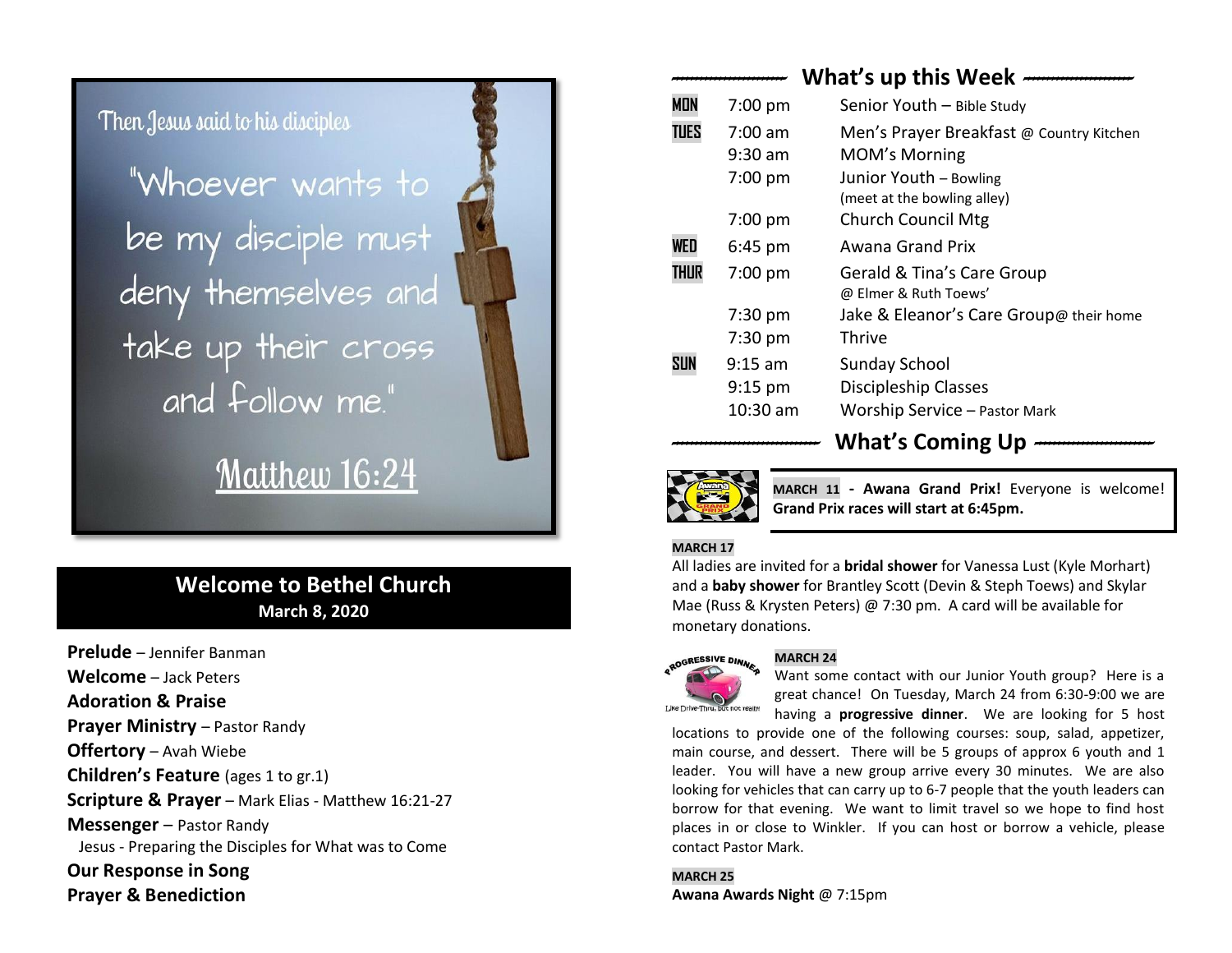#### **MARCH 26**

**Voice of the Martyrs - SOLITARY REFINEMENT** @ Bethel at 7:00 pm (ages 13+). This immersive experience of a one-man stage play on a cross-Canada tour, is designed to inspire and awaken Canadians on ways to assist Christian victims of persecution globally. It enacts true stories of Richard Wurmbrand who endured 14 years of torture, imprisonment and starvation. Free admission with donations accepted to help VOM's costs. \*\***We are looking for 6 volunteers to help with set up and take down of the VOM performance Solitary Refinement on March 26.** Set up will begin at 3:00 PM and take down will be immediately following the performance (8:30 or so). Contact Pastor Mark if you can serve in this way.<br> $\bigotimes$ 



**SECRET**<br>CHURCH

### **APRIL 24**

**Secret Church -** God, Government and the Gospel @ Winkler Mennonite Church.

#### **Registration for the 2020/21 AWANA year …**



We will be following the same steps as last year to try and implement a fair process while maintaining manageable classroom sizes. Room is limited so please register asap.

**Registration will be as follows:**

**Mar 1 & 8** (Sun) - **BBMC Regular Attendees Mar 4** (Wed) – **Families of committed 2021 volunteers Mar 18 & 25** (Wed) - **Families already enrolled** in the program **Registration is open to the public after March 25th**

**Missing from church library:** ARMOUR OF GOD by Priscilla Shirer Bible study DVDs. If you have it or are aware of its whereabouts, please return it to the church library.



If your baby is under 2 years old and you would like their photo on the **Cradle Roll bulletin board** please place a photo into the mailbox marked Cradle Roll

# *--------------------* **Praise & Prayer Highlights** *---------------------*

*Remember to pray for …* **… Frank** (Mary) **Enns**



Our condolences go out to **June Klassen** and the Klassen family on the passing of their dear husband, father and grandfather Harv Klassen.

#### **Missionaries of the Month:**

#### **THE BUNKER**



- Wisdom and direction for Bunker leadership
- **Praise: -** Amazing plans and partnerships with other organizations coming together
	- Hearts of many youth beginning to soften and open up

#### **Mexico Missions Trip Mar 27-Apr 5**. **Please pray for us as we prepare to**

**go.** Paul, Felisha, Skylar, Morgan, Kami, Kaylee Spenst, Logan Hamm, Pam mussion trip

**MEXICO** and Jane Hiebert, Joyce Giesbrecht, Kristen Enns. Denise Enns, Gerald and Tina Thiessen.

#### **MARCH 13,14 & 15**

**Winkler Bible Camp's 2020 Dinner Theatre**: "Million Dollar Meatballs"@ 6:30 nightly. A freewill offering will be taken.To make a reservation please visit our website or call the camp office at 204.325.9519.

#### **MARCH 20**

**Gideon Fundraising Banquet** @ 6:30 pm at the Winkler EMMC. For tickets call 204.325.7056.

#### **MARCH 28**

**Bunker Spring Supper** (sorry, no fish fry) at Winkler Bergthaler Church. Doors open @ 5:30. Menu: Pulled pork, baked potato, coleslaw, baked beans, and dessert. Cost is by donation.

#### **APRIL 17**

**Pregnancy Care Banquet:** My Beautiful Messy Family @ 6:30 pm at Days Inn. Guest Speakers: the Schwarz Family. Tickets are \$20 each, call 204.325.7900 or pypcc.com to reserve your seat.